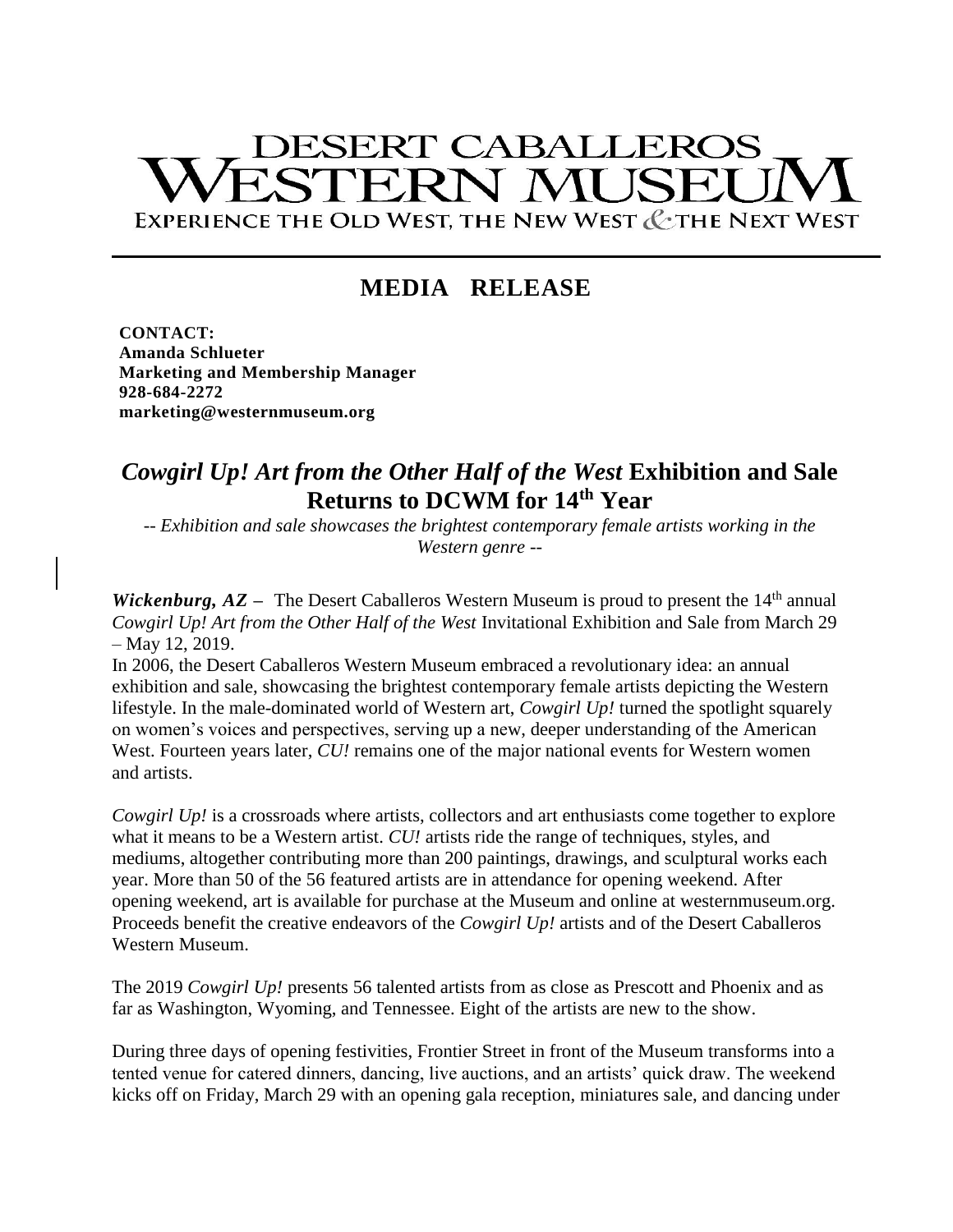the tent. Saturday, March 30 includes a session with a keynote speaker and a bid and bash sale with bidding on main gallery pieces, a sit-down dinner, and an artists' awards ceremony. Sunday, March 31 begins at 9 a.m. with a chuckwagon breakfast and a 90-minute quick draw with the artists. A spirited live auction of the quick draw pieces closes out the weekend.

Tickets for opening weekend are now available online at westernmuseum.org or by phone at 928-684-2272. Visit westernmuseum.org for a full description of the weekend's events, including times and prices.

#### **2019 Cowgirl Up! Artists**

\*new to the Cowgirl Up! show in 2019

Maura Allen Suzanne Baker Heather Beary Kathy Beekman Heather Burton\* Stephanie Campos\* Jennifer Cavan Nancy Cawdrey Sonja Caywood Sherry Cobb\* Rox Corbett Sheila Cottrell Lisa Danielle Judith Durr Joni Falk Sheri Farabaugh Deborah Copenhaver Fellows Jessica Garrett Linda Glover Gooch Lisa Gordon Lindsey Bittner Graham Sandy Graves Ann Hanson Erin Hanson Stephanie Hartshorn Harper Henry\* Micqaela Jones\* Peggy Judy Shelby Keefe Susan Kliewer Sue Krzyston Laurie J. Lee Jan Mapes Sharon Markwardt

Deanne McKeown Barbara Meikle Krystii Melaine Marcia Molnar Julie Nighswonger\* Susanne Nyberg\* Mejo Okon Julie Oriet Karen Petrovich Jessica James Rabins (Gilbert) Stephanie Revennaugh Samantha Sherry Sharon Standridge Sherry Blanchard Stuart Gail Jones Sundell Carol Swinney Karmel Timmons Rebecca Tobey V…. Vaughan Liz Wolf Sam Woolcott\* Dinah Worman